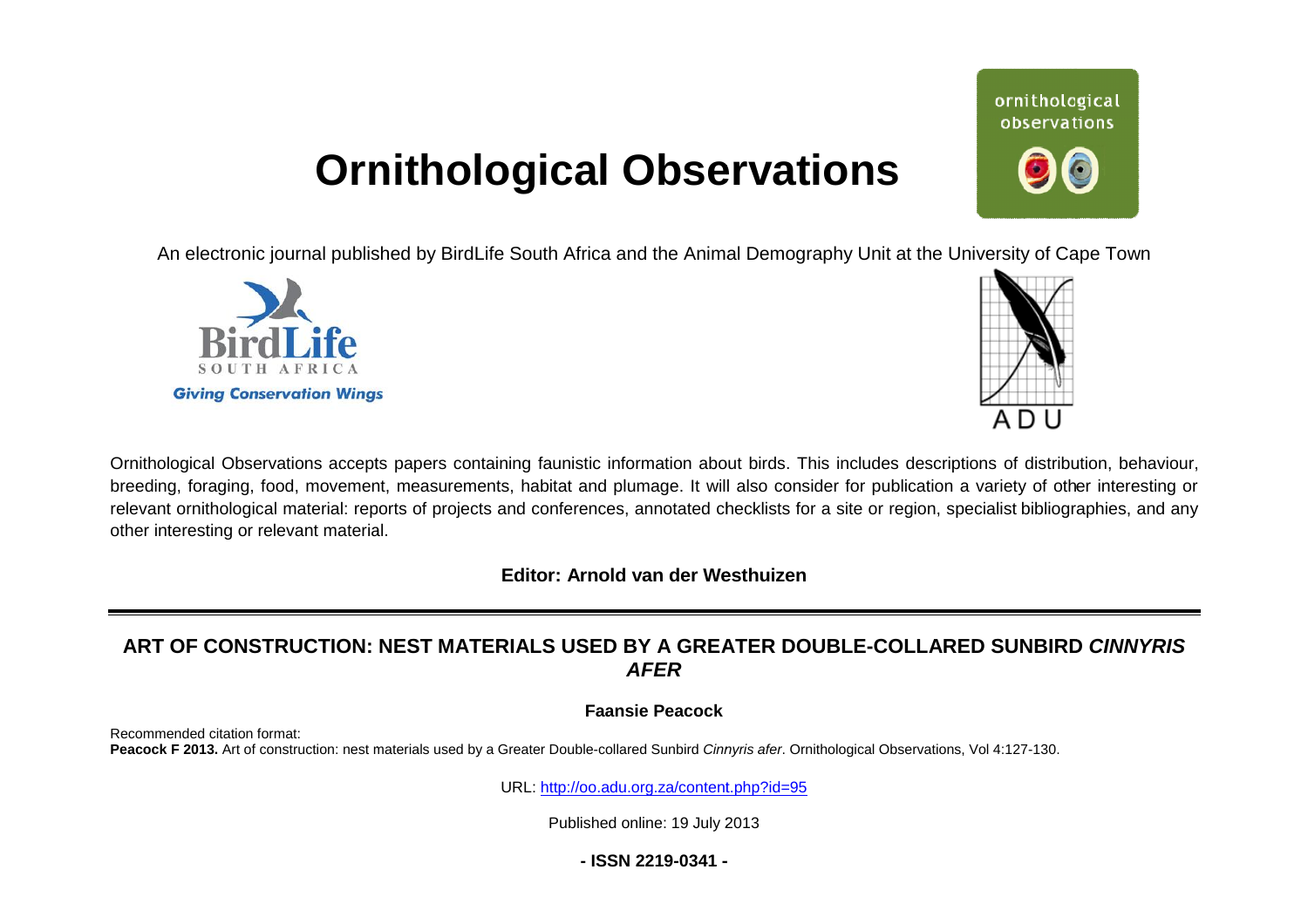## **ART OF CONSTRUCTION: NEST MATERIALS US N: USED BY A GREATER DOUBLE DOUBLE-COLLARED SUNBIRD**  *CINNYRIS AFER*

*Faansie Peacock\**

Ornithology Department, Ditsong National Museum of Natural History (formerly Transvaal Museum), PO Box 413, Pretoria, 0001

\*Corresponding author: [faansie@ditsong.org.za](mailto:faansie@ditsong.org.za)

On 25 May 2013 a sunbird nest was discovered on the grounds of On 25 May 2013 a sunbird nest was discovered on the grounds of<br>Barberton Mountain Lodge (S25°48'27.3"; E31°02'50"; 1 130 m a.s.l.), approximately 2.3 km SW of Barberton, Mpumalanga, South Africa. The nest was secured to the base of one of the uppermost fronds of a 3 m high, exotic Queen palm Syagrus *romanzoffiana,* adjacent to a small swimming pool, *c.* 2.2 m above the ground.

Despite appearing freshly built and in excellent condition, no sunbird was seen to approach the nest during a four-day observation period. The nest did not contain any eggs or chicks, and was not used as a nocturnal roost by adults. Therefore the identity of the species that constructed the nest remains unconfirmed. Ameth Chalcomitra amethystina were numerically and socially dominant throughout the lodge gardens, and large numbers were feeding in trees in the immediate vicinity of the nesting palm. nest did not contain any eggs or chicks, and was not used as a<br>urnal roost by adults. Therefore the identity of the species that<br>tructed the nest remains unconfirmed. Amethyst Sunbirds

However, the nest appeared very different from a true Amethyst Sunbird nest collected elsewhere in the lodge gardens (Ditsong National Museum of Natural History accession number TM80741). The latter was much darker in colour, was constructed of rather latter coarse materials, was externally decorated with multiple large dead leaves, much lichen and other assorted large debris items, and did not include a single feather in its lining. Additionally, the Amethyst Sunbird nest was placed conspicuously at the tip of an exposed 1.5 m drooping twig, hanging below the canopy of a Celtis africana tree, *c.* 3.5 m above the ground.

Conversely, the original nest was pale in colour, constructed almost Conversely, the original nest was pale in colour, constructed almost<br>exclusively of light, fluffy materials, lacked large leaves or large pieces of lichen on the outside, and was lavishly lined with feathers internally. In addition, its placement near the top, but close to the internally. In addition, its placement near the top, but close to the<br>centre, of the palm tree suggests that it was not built by an Amethyst.

In addition to the boisterous Amethyst Sunbirds, smaller numbers of Greater Double Double-collared Sunbirds *Cinnyris afer,* and White White-bellied Sunbirds *C. talatala* were observed in the garden. Distributional data from the South African Bird Atlas Project (SABAP) suggest that other remote possibilities are Malachite Sunbird Nectarinia famosa, Scarlet Scarlet-chested Sunbird *Chalcomitra senegalensis*, Olive Sunbird Cyanomitra olivacea, Collared Sunbird Hedydipna collaris, and perhaps Southern Double Double-collared Sunbird *Cinnyris chalybeus* . Of all these species, Greater Double-collared Sunbird appears to be the only likely candidate, given the surrounding habitat, nest placement, and nest materials, and in particular the zealous use of feathers as and nest materials, and in particular the zealous use of feathers as<br>lining in the nest interior: Skead (1967) remarked of this species that "some nests have almost more feathers than bulk!". these species, Greater Double-collared Sunbird appears to be the<br>only likely candidate, given the surrounding habitat, nest placement,<br>and nest materials, and in particular the zealous use of feathers as<br>lining in the nest

Shortly after the nest was collected (DNMNH accession number demolished the delicate structure. Fortunately I was able to collect all demolished the delicate structure. Fortunately I was able to collect all<br>the nest materials, which then resembled little more than a heap of shredded cotton. However, the nest dimensions could thus not be measured, nor the nest structure adequately examined and described. When weighed after a further three days had elapsed, the measured, nor the nest structure adequately examined and<br>described. When weighed after a further three days had elapsed, the<br>nest materials collectively weighed 12.5 g. As the nest was already partly disassembled, I took the opportunity to count and measure the nest construction materials. erials, which then resembled little more than a heap of<br>ton. However, the nest dimensions could thus not be<br>or the nest structure adequately examined and<br>nen weighed after a further three days had elapsed, the<br>s collective

The nesting material was separable into eight main classes (Fig A1-C3), excluding decorative adornments (Fig. 3). Two of these A1-C3), excluding decorative adornments (Fig. 3). Two of these<br>classes were excluded from numerical anaylsis: a mass of inseparable and uncountable fibrous material tangled in down and classes were excluded from numerical anaylsis: a mass o<br>inseparable and uncountable fibrous material tangled in down and<br>cobweb, weighing *c.* 1.5 g (A1), and a large amount of fluffy, greyish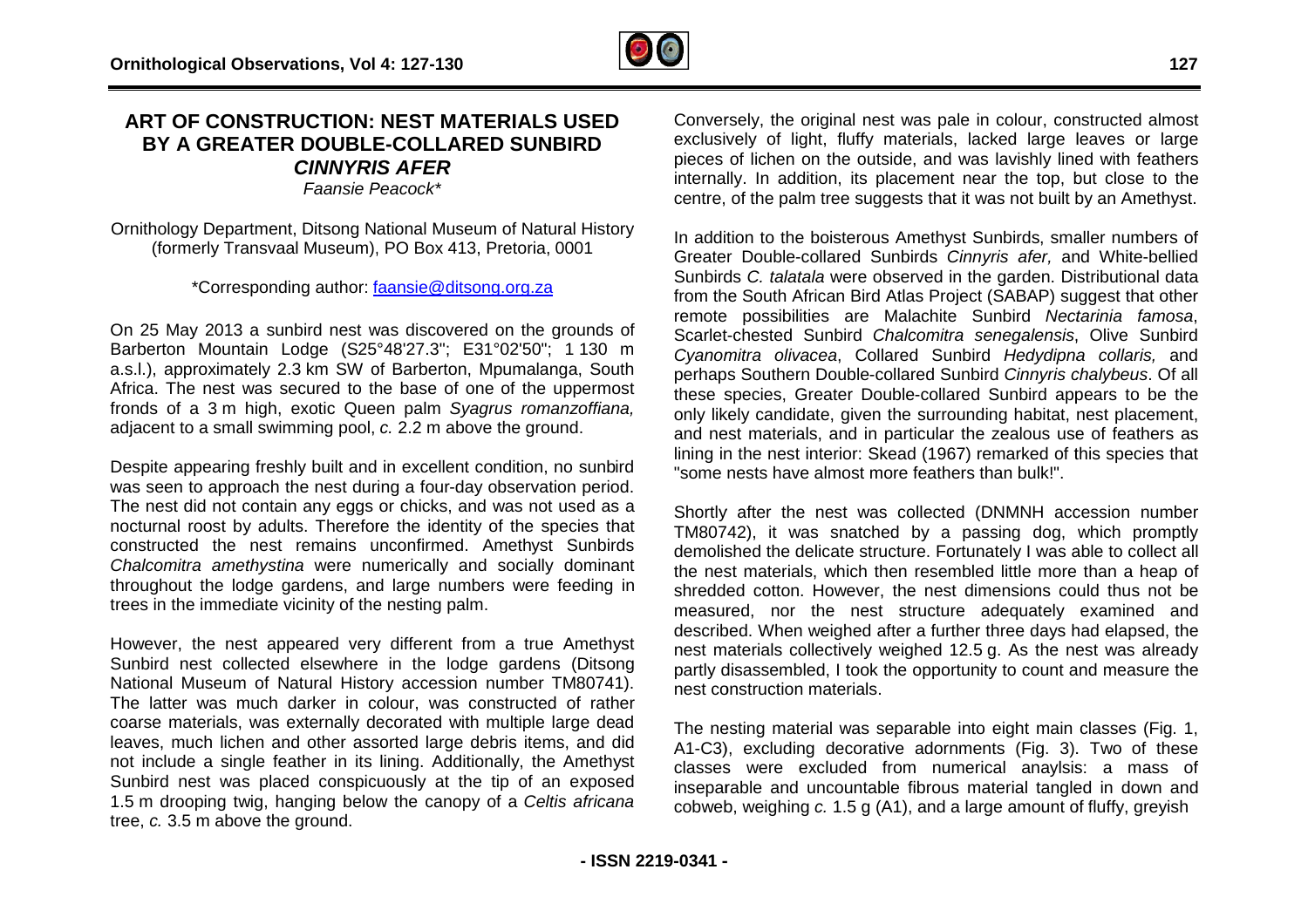



*Figure 1 - Nesting material separated into eight classes based on classes material type, colour, size and texture. See text for descriptions. Each white box measures 115 mm x 185 mm.* 

plant down ( *c.* 1.5 g; A2). The latter category may include some hare fur. The remaining six material-types (A3-C3) together constituted 1 185 discrete items. The exterior walls of the nest were constructed primarily of dry, straw-coloured grass inflorescences with stalks c. 1 mm in diameter, without seeds or soft down (A3). A total of 205 such inflorescences were used, with lengths 14-150 mm (mean 63.8 mm; S.D. ±24.6 mm). If laid end-to-end, these would collectively measure just over 13 m.

In addition, 80 soft, white grass inflorescences (B1) were also incorporated (26 (26-164 mm; mean 62.1 mm; S.D. ±27.1 mm). Another principal component of the nest walls was dark-coloured, almost hairthin twiglets (B2), with multiple angular divisions and small, single, black apical seeds (n = black seeds (n 130; 20-121 mm; mean 55.0 55.0 mm; S.D. ±21.1 mm). All other dark twig-like materials 1 mm or less thick, were counted together  $(n = 100; 9-191 \text{ mm}; \text{mean } 42.3 \text{ mm}; S.D.$ ±27.6 mm); this category included many pliable conifer needles. More than 8 8 m of plant fibres (B3) was also incorporated into the nest; fibres were whitish, straw-yellow or grey-brown in colour, and 1 4 mm in width and 18-230 mm in length. iable conifer needles.<br>bincorporated into the<br>brown in colour, and 1-

Finally, 165 small, compact, fibrous balls of plant material (C1) Finally, 165 small, compact, fibrous balls of plant material (C1)<br>resembling "dust bunnies", were included in the nest walls; these balls were of six colours, namely brown (148), grey (11), blue (3), balls were of six colours, namely brown (148), grey (11), blue (3),<br>black (1), green (1) and purple (1). Skead (1967) mentioned a fondness for fondness for "coloured cottons" for exterior decoration. He also described one female hovering in front of stems of wild grapes black (1), green (1) and purple (1). Skead (1967) mentioned a fondness for "coloured cottons" for exterior decoration. He also described one female hovering in front of stems of wild grapes (*Rhoicissus* sp.) in order to p stems; possibly the "dust bunnies" are such beakfuls of fuzz. Yellowish cobweb was used to hold the nest together.

Characteristically for *C. afer*, the interior and cup of the nest were densely lined with feathers (Tarboton 2011). The nest included a total of 383 feathers, 7 7-114 mm in length (measured from base of rachis to tip of flattened feather). In comparison, Skead (1954, 1967) rachis to tip of flattened feather). In comparison, Skead (1954, 1967)<br>reported one nest with 539 feathers, another with 445 feathers, and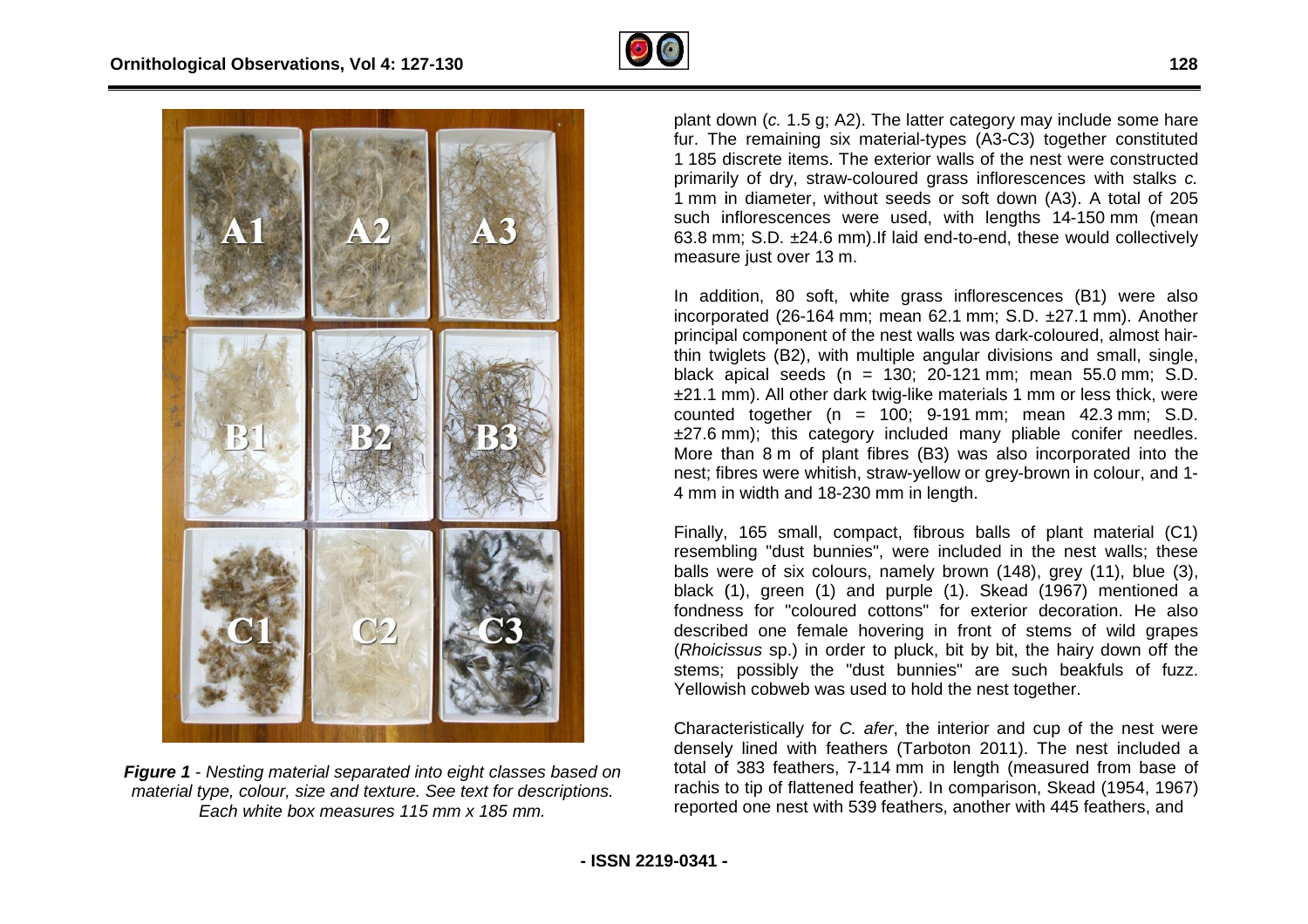



*Figure 2 - Selected examples of passerine feathers incorporated into*  **Figure 2** - Selected examples of passerine feathers incorporated intd<br>nest lining. Top right: Red-winged Starling contour feathers; middle left: Forest Canary contour feathers; bottom left: Yellow-fronted *Canary contour feathers, remiges, rectrices and wing coverts. Specimens from the Ditsong National Museum of Natural History.*

domestic chickens, as also found by Skead (1954). The builder appeared to show a slight preference for white feathers (C2; 58% of chicken feathers), although this might just reflect feather availability. The remaining 86 feathers (22%) were from passerines; through comparisons with museum material, these were found to belong to three species (Fig. (Fig. 2):

- Red-winged Starling *Onychognathus morio* (23 contour feathers).
- Yellow-fronted Canary *Crithagra mozambica* (35 contour feathers and 17 remiges/wing coverts/rectrices).
- Forest Canary *Crithagra scotops* (11 contour feathers).

It is not clear where or how these passerine feathers were gathered, but the large number of feathers from only three species suggests abundant but localised sources, such as roosts, nests or feeding but the large number of feathers from only three species suggests<br>abundant but localised sources, such as roosts, nests or feeding<br>sites, or perhaps even remains of dead birds. Skead (1967) reported that chicken feathers are collected from the environs of "native huts", while wild bird feathers were "taken at a roosting place in a kloof shared by all three these species" viz. Hadeda Ibis Bostrychia hagedash, Helmeted Guineafowl Numida meleagris, and Cape Glossy Starling *Lamprotornis nitens*. In the case of the Barberton nest, Yellow-eyed and Forest Canaries and Red-winged Starlings were all observed within 25 m of the sunbird nest, while the chicken coop was located 80 80 m away.

A tiny whitish tick or feather mite was found in amongst the nest material. Miscellaneous items incorporated into the nest walls, or used as decorations (Fig. 3), included: used as decorations (Fig. 3), included:

- A 450 mm sloughed snake skin which was attached to the outside of the nest.
- Four large 5x11 mm seed cases.
- One small piece of lichen.